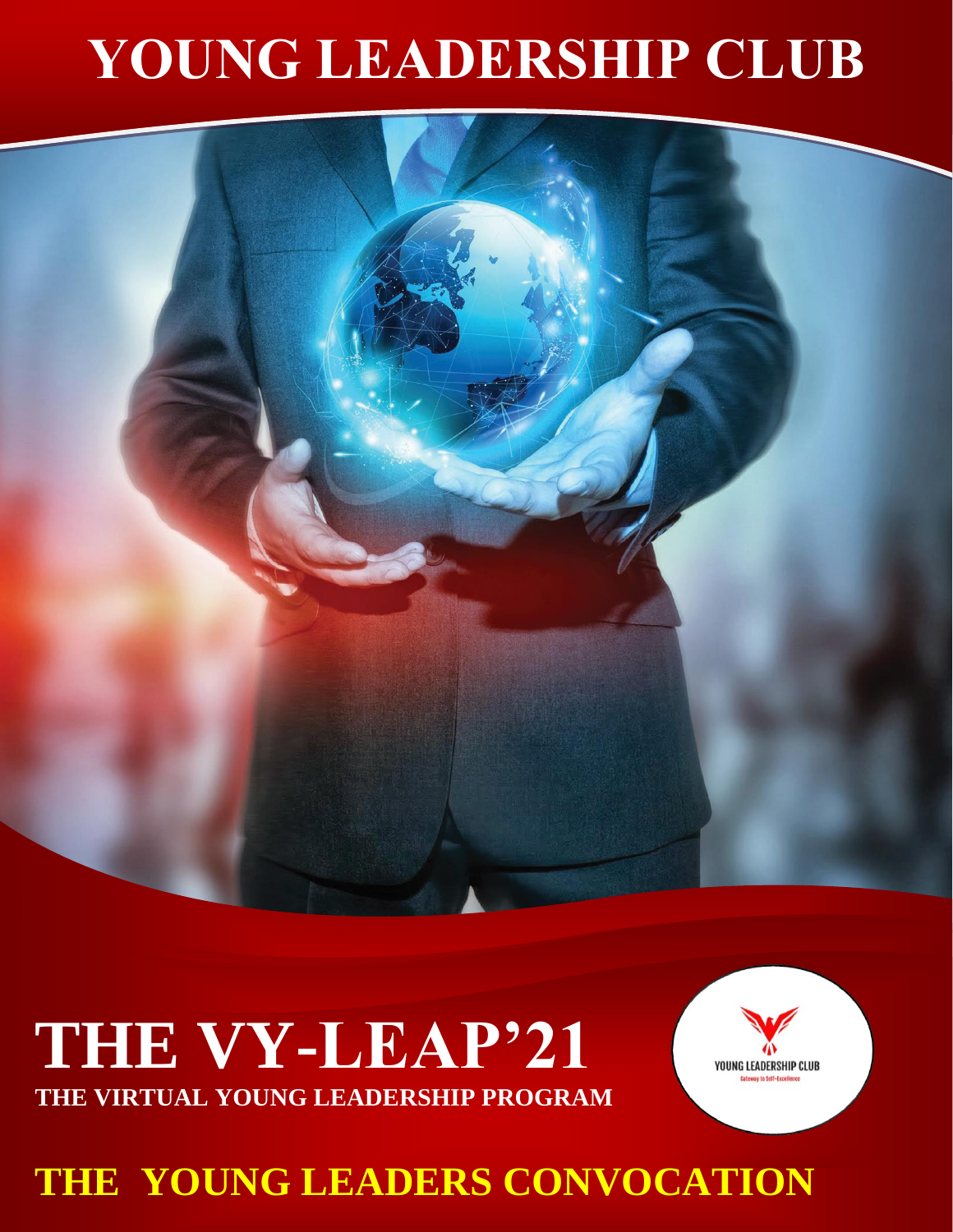## **THE YOUNG LEADERS CONVOCATION**



**The Young Leadership Club of DPS Mathura Road organized THE YOUNG LEADERS CONVOCATION under VY-Leap 2021 on 18th and 19th September. Along with the return of the original three live events from last year - PARLANCE, PRUDENTIA and THE YLC CONFERENCE, two new live events were added this year as INTELLECTIUM and a SURPRISE EVENT.**

 **slides along with their speeches. The response**  PARLANCE was first to commence. The **event began at 9 AM with the introduction of the judge Mr Arun Chaudhary followed by the explanation of rules. Further, the judge addressed the participants and shared his experiences. Each participant was provided with a topic in advance and was given 3 minutes to deliver their speech. They were also allowed to present pictures and from the participants was exemplary**



PRUDENTIA**: Center of the Storm . After the introduction of judge Ms Neety Prasad and recitation of the rules and regulations, the participants were divided into three groups. Each participant was given a crisis, 1 minute to think and 1:30 minutes to express their views. The crisis was given on the spot. All participants enthusiastically spoke and gave a positive response.**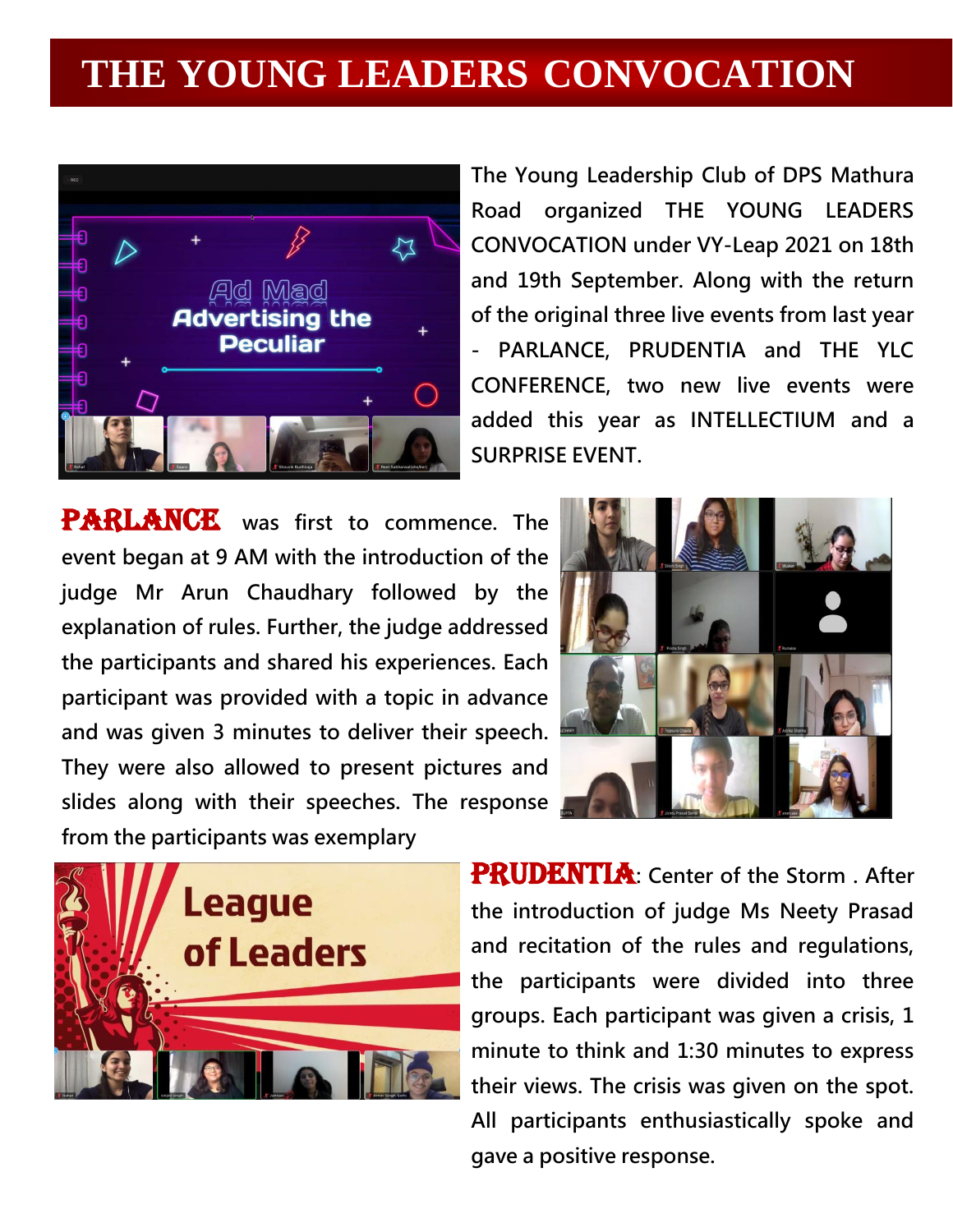**INTELLECTIUM** a modern-day leadership quiz designed to test the wits of the **upcoming leaders. The preliminary round was conducted on Kahoot with 20 teams participating. Only the top five teams were allowed to compete in the final round which was conducted in two parts: an audio round where participants had to recognize famous leaders from their speeches played and the live quiz. The winners were decided on the basis of points gained in both rounds. Participants thoroughly enjoyed the quiz.**

**The second day for the convocation began with equal enthusiasm and spirit.** 

THE YLC CONFERENCE started with a formal greeting to the judge Ms Asha **Saini followed by the general rules and regulations for the event. The event was** 



**conducted in 2 rounds. Participants were told to give an opening statement of 40 seconds and were then told to have an open forum of moderated discussion for 15 minutes, followed by their closing statements which were of 40 seconds. Participants were very enthusiastic and lead a prolific discussion. The event concluded with some inspirational words** 

**from the judges' side and the participants thanked the organizing team for the event before leaving**